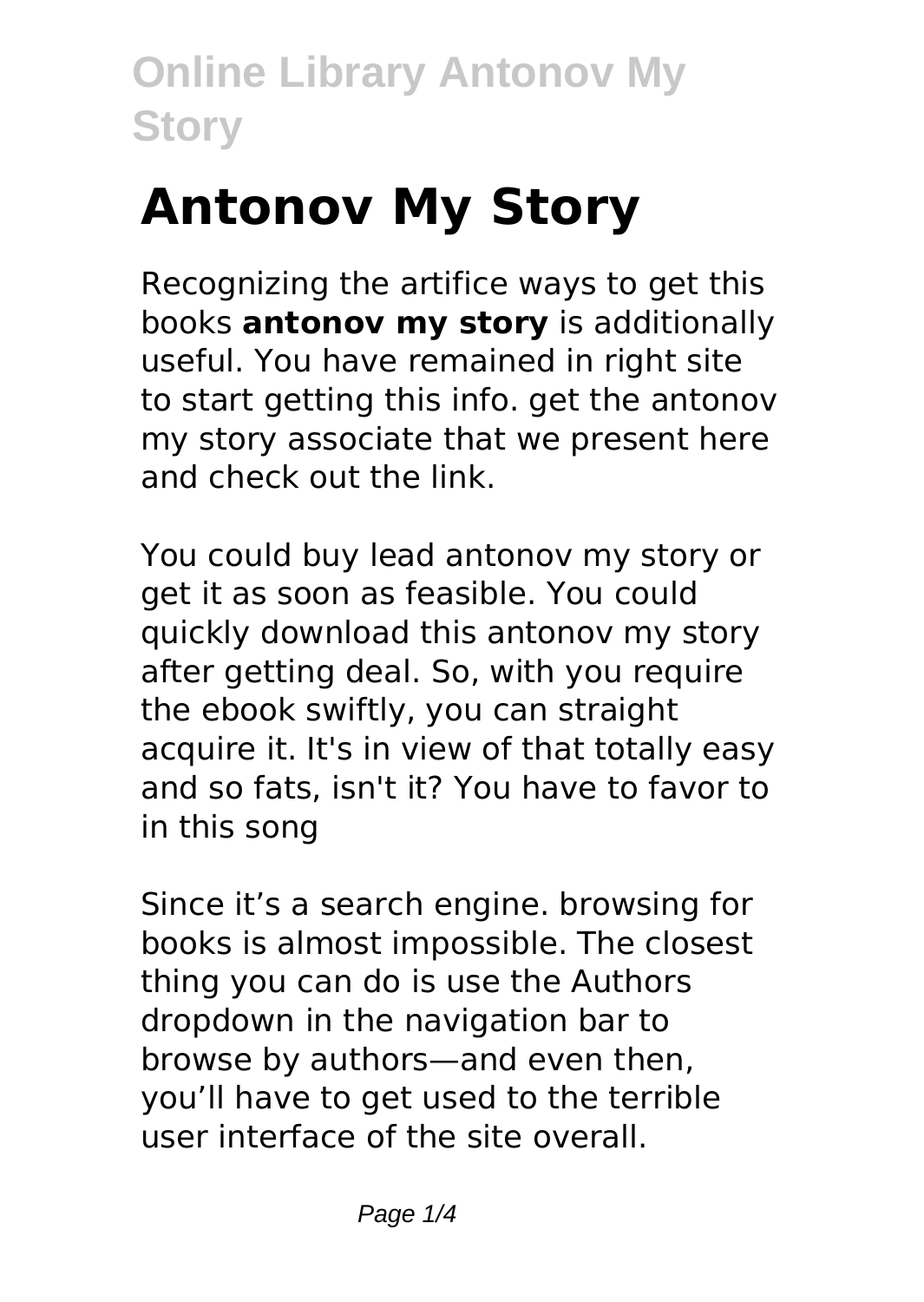### **Antonov My Story**

Bitten is a Canadian television series based on the Women of the Otherworld series of books by author Kelley Armstrong.The name was inspired by the first book in the series. The show was produced as an original series for Space, with most filming in Toronto and Cambridge, Ontario.Its third and final season finished in April 2016.

### **Bitten (TV series) - Wikipedia**

Aeroflot transferred many SSJ100s to subsidiary Rossiya to operate them on its behalf. Photo: Anna Zvereva via Wikimedia. The SSJ100. Holding up to 108 passengers in a high-density economy class layout, the SSJ100 exists in the same or similar market space as the Antonov 158, Embraer 190, CRJ-1000, and A220-100.. It is a replacement for the Tupelov 134 and Yak-42 in Russia.

### **Rare: Who Is Flying The Sukhoi Superjet 100? - Simple Flying**

Page 2/4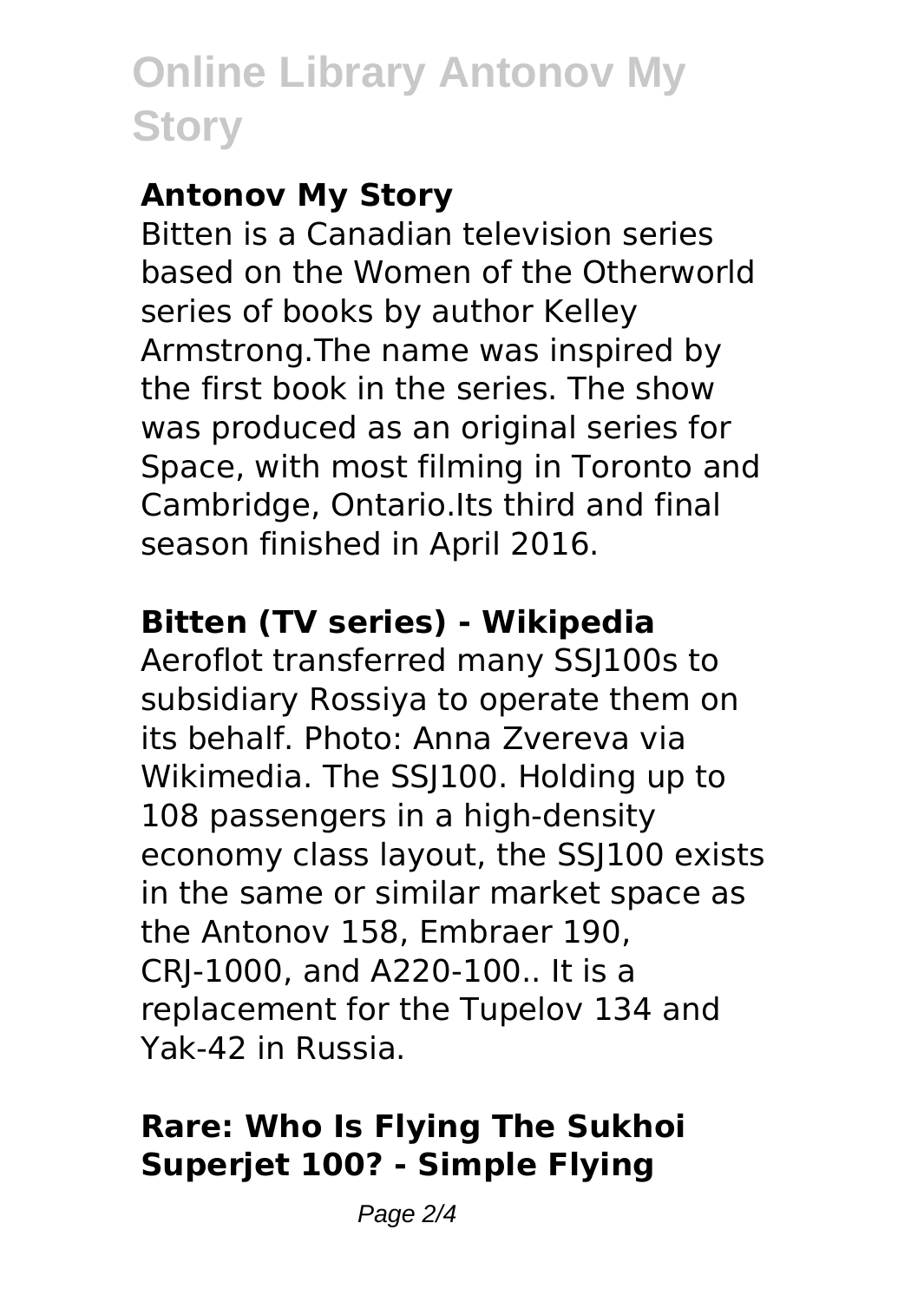Russell swam a 1:42.46 in the 200 and followed that up with a 4:36.39 in the 500. Teammate Katarina Antonov also scored points for the Knights girls team by finishing eighth in the 500 free (5:15.16).

#### **High school roundup: Rattlers strike again, move to 8-2**

Local girls regional qualifiers were Katarina Antonov (first place in 200 freestyle in 200.64; first in 500 free in 5:18.52), Campbell Stever (third in 200 free, second in 500 free), Hailee Weeks ...

#### **High school roundup: North Marion's Letterly wins district ...**

AvTalk Podcast AvTalk Episode 132: Net Zero at the IATAAGM On this week's episode of AvTalk, Seth Miller joins the show to fill us in on what happened at this week's IATA Annual General Meeting, countries and airlines continue to roll out vaccine mandates.